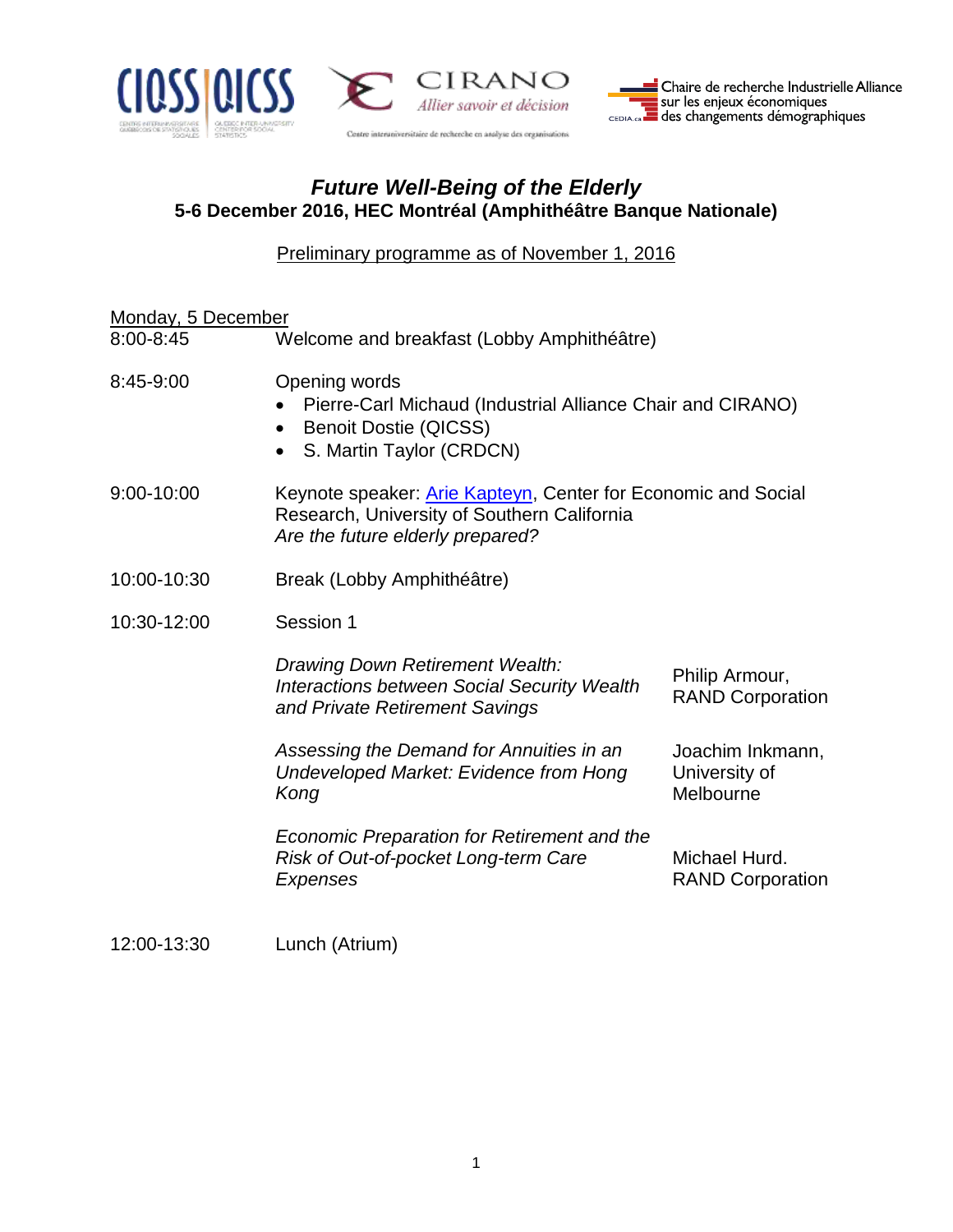| 13:30-15:30                             | Session 2                                                                                                                                                                                                                           |                                                        |  |
|-----------------------------------------|-------------------------------------------------------------------------------------------------------------------------------------------------------------------------------------------------------------------------------------|--------------------------------------------------------|--|
|                                         | Identifying income and wealth-poor households<br>in the euro area                                                                                                                                                                   | Philip Müller,<br>University of<br>Göttingen           |  |
|                                         | Cutting One's Coat According to One's Cloth -<br>How did the great recession affect retirement<br>resources and expenditure goals?                                                                                                  | Jochem de<br>Bresser, Tilburg<br><b>University</b>     |  |
|                                         | Home production as a substitute to market<br>consumption? Estimating the elasticity using<br>House price shocks from the Great Recession                                                                                            | Jim Been, Leiden<br><b>University</b>                  |  |
|                                         | The health and capacity to work of older men<br>and women in Canada                                                                                                                                                                 | Tammy Schirle,<br><b>Wilfrid Laurier</b><br>University |  |
| 15:30-16:00                             | Break (Lobby Amphithéâtre)                                                                                                                                                                                                          |                                                        |  |
| 16:00-17:00                             | Keynote speaker: Susan McDaniel, Prentice Institute for Global<br>Population and Economy, University of Lethbridge<br>Perceived Financial Well-Being of Canadians in Mid to Later Life: A<br>Longitudinal and Multi-Method Analysis |                                                        |  |
| 17:00-19:00                             | Cocktail (Atrium)                                                                                                                                                                                                                   |                                                        |  |
| <u>Tuesday, 6 December</u><br>8:00-8:30 |                                                                                                                                                                                                                                     |                                                        |  |
|                                         | Welcome and breakfast (Lobby Amphithéâtre)                                                                                                                                                                                          |                                                        |  |
| 8:30-10:00                              | Session 3                                                                                                                                                                                                                           | Jen-Hao Chen,                                          |  |
|                                         | Poverty and Sleep in Later Life                                                                                                                                                                                                     | University of<br><b>Missouri</b>                       |  |
|                                         | Disability in Retirement, Home Production, and<br>Informal Insurance Between Spouses                                                                                                                                                | Bertrand Achou,<br>Université Laval                    |  |
|                                         | Closing Down the Shop: Optimal Health and<br><b>Wealth Dynamics near the End of Life</b>                                                                                                                                            | Pascal St-Amour,<br>Université de<br>Lausanne,         |  |
| 10:00-10:30                             | Break (Lobby Amphithéâtre)                                                                                                                                                                                                          |                                                        |  |